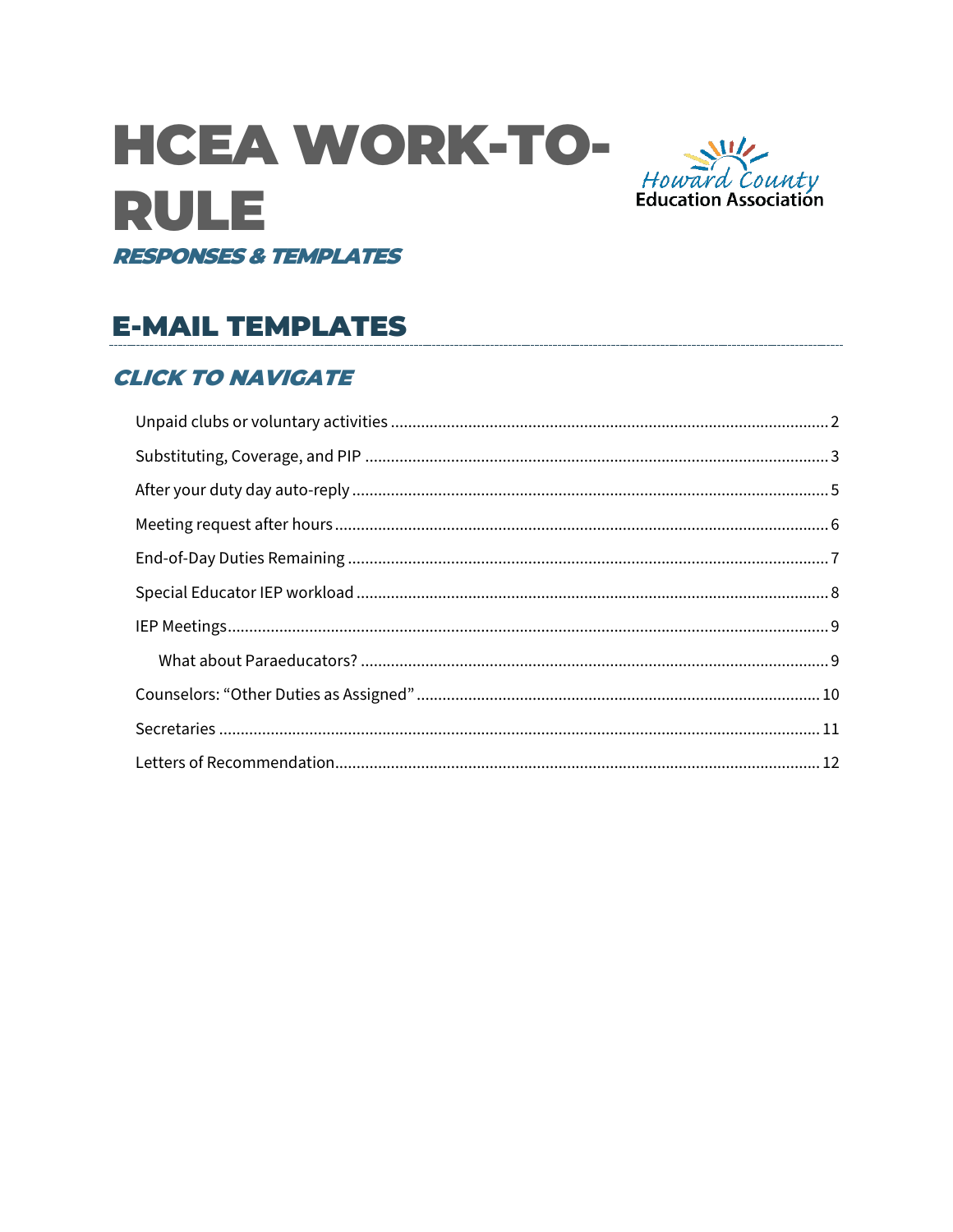# <span id="page-1-0"></span>Unpaid clubs or voluntary activities

Many staff serve as advisors to clubs, or on committees that do not pay a stipend. During work-to-rule, HCEA is asking members to **refrain from participating in these voluntary commitments**. If you have already made a commitment or want to know how to decline a future request, please use the language below to rescind or decline that commitment.

| <b>Sample Email to Administrator</b>                     | <b>Sample Email to Students/Parents</b>             |
|----------------------------------------------------------|-----------------------------------------------------|
| Dear [Administrator],                                    | Dear [Students/Parents of Club Name],               |
|                                                          |                                                     |
| As you know, I currently volunteer my time               | It's with a heavy heart that I must inform you that |
| [before/after school] with [Club/Voluntary               | I will be suspending my role as [role title; i.e.   |
| <b>Activity]</b> . Although I enjoy volunteering my time | advisor] to [Club/Voluntary Activity]. It's my      |
| with students in this [Club/Voluntary Activity], I       | sincere hope that this will be only temporary       |
| wanted to let you know that I [am/will be]               | until the Board of Education can provide us with    |
| temporarily suspending my participation while            | vaccines and a plan to keep educators like me       |
| work-to-rule is in effect. This isn't my preference,     | and my students safe. This is a truly frustrating   |
| but HCPSS' decision to return educators to               | position for all of us, and I want you to know that |
| buildings without a plan to keep us all safe has         | I hope to return as your advisor as soon as it is   |
| led our union's members to adopt a work-to-rule          | safe to do so.                                      |
| resolution. This is a frustrating position for us all,   |                                                     |
| and I hope that HCPSS changes its decision soon          | Respectfully,                                       |
| so that I can return to volunteering my time with        | <b>[Your Name]</b>                                  |
| [Club].                                                  |                                                     |
|                                                          |                                                     |
| Respectfully,                                            |                                                     |
| <b>[Your Name]</b>                                       |                                                     |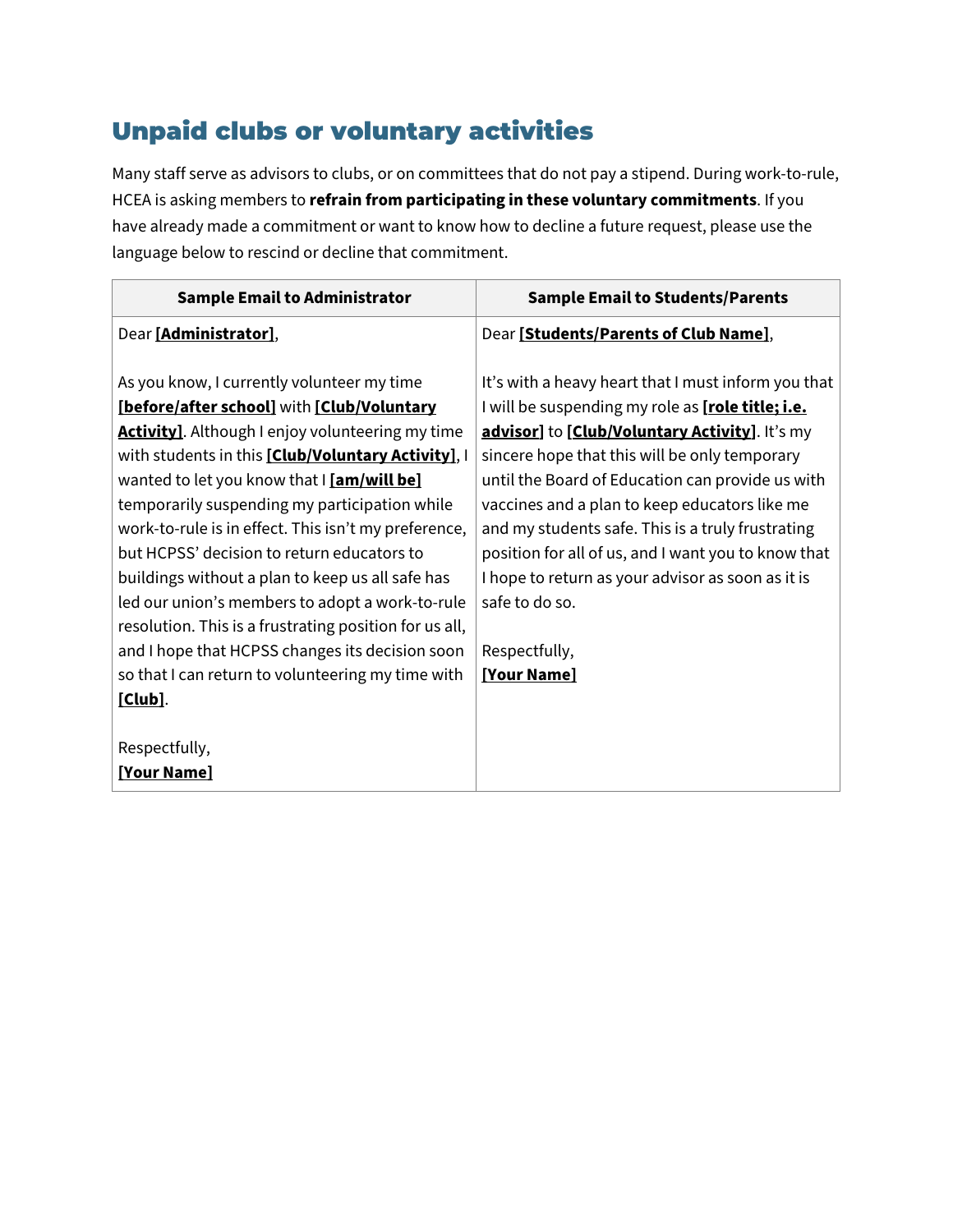# <span id="page-2-0"></span>Substituting, Coverage, and PIP

**"Covering" vs. "Substituting": What's the difference?** When an administrator approaches you to provide class coverage for one or more periods, it's sometimes hard to know if the request being made is for temporary coverage or as a substitute. Ask the following question: "Is this request being made to substitute for an employee on sick, personal, or long-term approved leave"? If the answer is yes, you are being asked to substitute.

**What about during my planning period?** Great question. Under our contract, you cannot be required to provide coverage or to substitute during your planning period. If your administrator insists, comply with the request and contact the union.

**What about during PIP time?** Under Article 18.F of the HCEA Teacher contract, the scheduling of PIP periods shall be determined by the principal. However, the contract language also stipulates that principals will support teacher-initiated collaboration among educators during PIP time. *Our advice is to "claim" your PIP time by scheduling collaborative planning with colleagues during your PIP period time, utilizing the template email provided below.* If your administrator insists, comply with the request and contact the union.

**What about paras?** Article 11.5[C](1) of the HCEA-ESP Master Agreement indicates that paraeducators must agree to participate as a substitute; your administrator cannot force you to accept the assignment. If your administrator insists, comply with the request and contact the union.

| <b>Sample Email for ESPs/Paras:</b>                 | <b>Sample Email for Certificated Staff:</b>     |
|-----------------------------------------------------|-------------------------------------------------|
| Dear [Administrator],                               | Dear [Administrator],                           |
|                                                     |                                                 |
| Since HCPSS has decided to return staff and         | I'm writing to let you know that during my      |
| students to the buildings without a plan to keep    | scheduled PIP time on [date/time] my            |
| us safe, and without ensuring most of us are        | colleagues [include names] and I will be        |
| vaccinated against COVID, I respectfully decline    | collaborating on [insert specific collaborative |
| to provide sub coverage for employees out on        | effort and connection to curriculum]. As you    |
| approved leave. Specifically, Article 11.5[C](1) of | may know, Article 18(F)[4] of the Master        |
| the HCEA-ESP Master Agreement indicates that        | Agreement provides that administrators will     |
| paraeducators must agree to participate as a        | support teacher collaboration during PIP time,  |
| substitute.                                         | so I appreciate your adherence to the contract  |
|                                                     | language by not assigning other trainings or    |
| We are committed to work-to-rule until the          | duties, such as substituting for another        |
| Board of Education acts responsibly by              | colleague, during this window.                  |
| permitting educators the option to delay            |                                                 |
| returning until vaccinated, ensuring a safe and     |                                                 |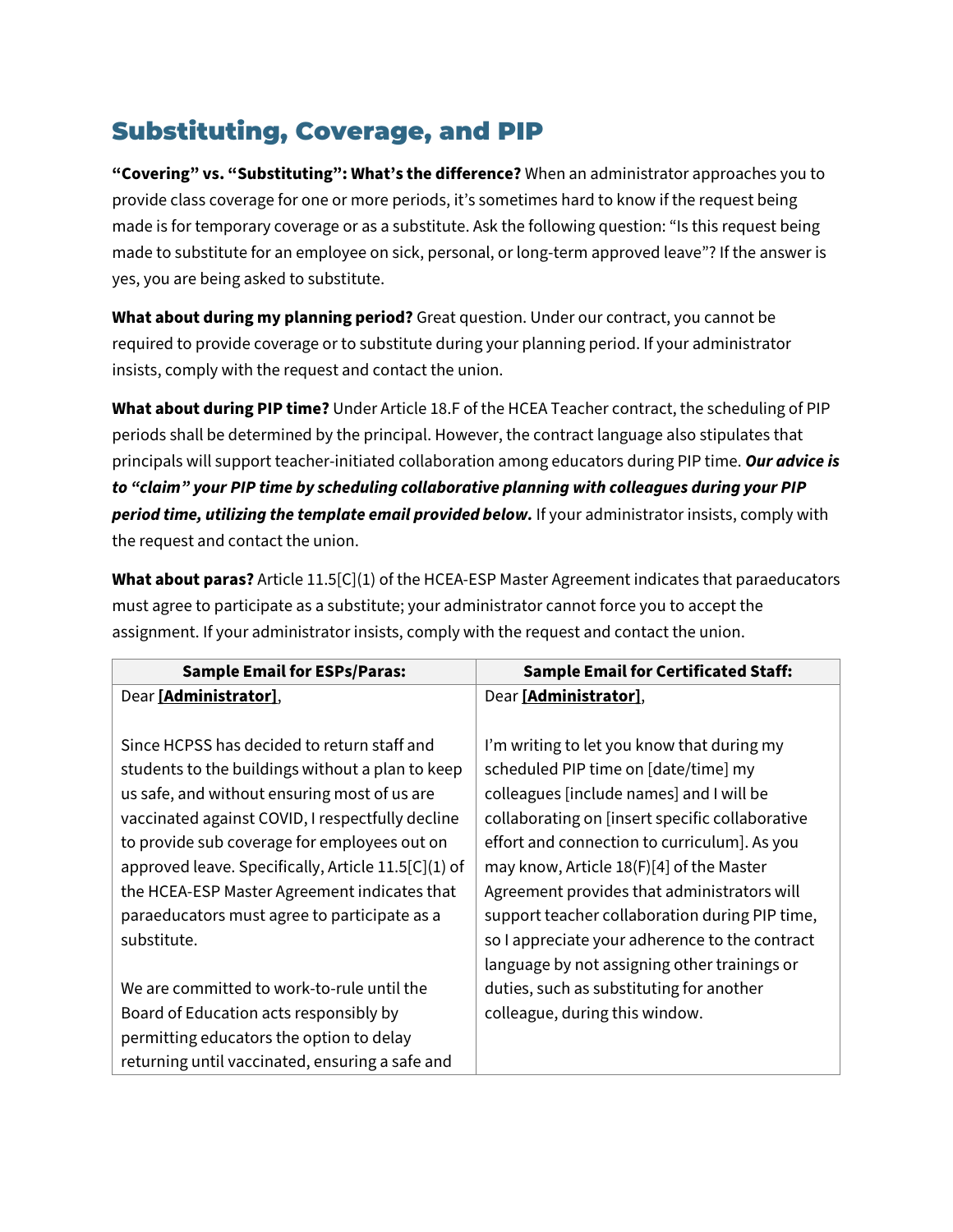| healthy work environment for students and             | This is a frustrating position for us all, and I hope |
|-------------------------------------------------------|-------------------------------------------------------|
| educators that are returning, standing up             | that HCPSS changes its decision soon.                 |
| against bullying behavior by the Governor and         |                                                       |
| State Superintendent, and abiding by the              | We are committed to work-to-rule until the            |
| metrics the Board set for making decisions            | Board of Education acts responsibly by                |
| about reopening buildings and returning to            | permitting educators the option to delay              |
| virtual learning.                                     | returning until vaccinated, ensuring a safe and       |
|                                                       | healthy work environment for students and             |
| This is a frustrating position for us all, and I hope | educators that are returning, standing up             |
| that HCPSS changes its decision soon.                 | against bullying behavior by the Governor and         |
|                                                       | State Superintendent, and abiding by the              |
| Respectfully,                                         | metrics the Board set for making decisions            |
| <b>[Your Name]</b>                                    | about reopening buildings and returning to            |
|                                                       | virtual learning.                                     |
|                                                       |                                                       |
|                                                       | Respectfully,                                         |
|                                                       | <b>[Your Name]</b>                                    |
|                                                       |                                                       |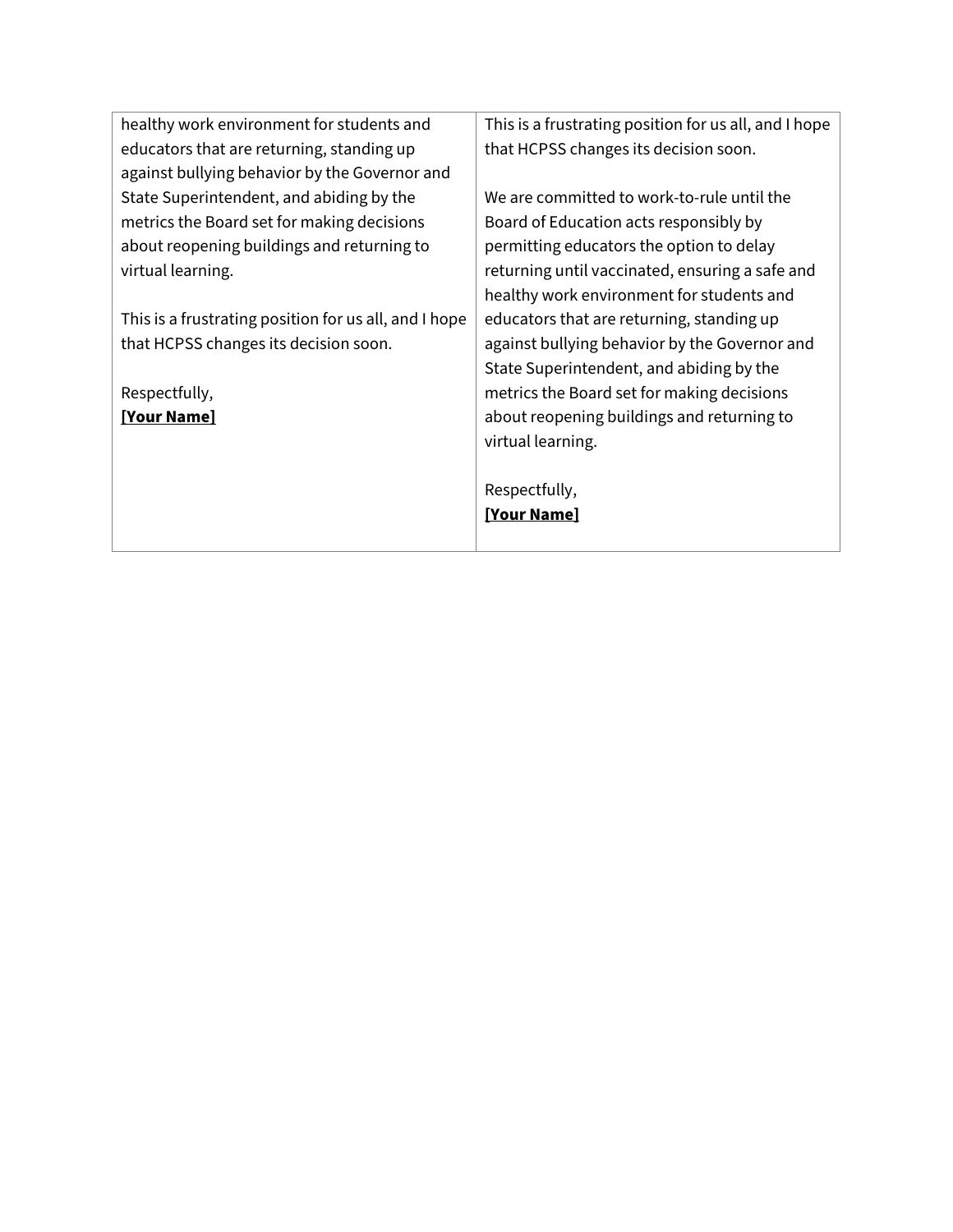# <span id="page-4-0"></span>After your duty day auto-reply

Here is a sample response you can use to communicate with parents or administrators who email you after the duty day is done. You may also want to use this language as an 'out of office' response each day when your duty day has concluded.

### **EMAIL 1**

Hello,

Thank you for reaching out to me. I will respond to your email when my contractual duty day resumes tomorrow. Currently, HCPSS staff are only working during our paid duty day until the Howard County Board of Education agrees to delay reopening until those who want vaccines have gotten them, to stand up against bullying behavior by the Governor and State Superintendent, and to abide by the metrics the Board set for making decisions about reopening buildings and returning to virtual learning.

I want to be in the classroom with my students, but we must do so safely and sustainably. We need to do more to ensure that there are adequate safety measures, reasonable educator workloads, and sufficient funding to make sure that inequities are addressed.

Thank you for your patience as we work to make our schools as safe as possible for students and staff to help eliminate the spread of COVID-19. This is a frustrating position for us all, and I hope that HCPSS changes its decision soon.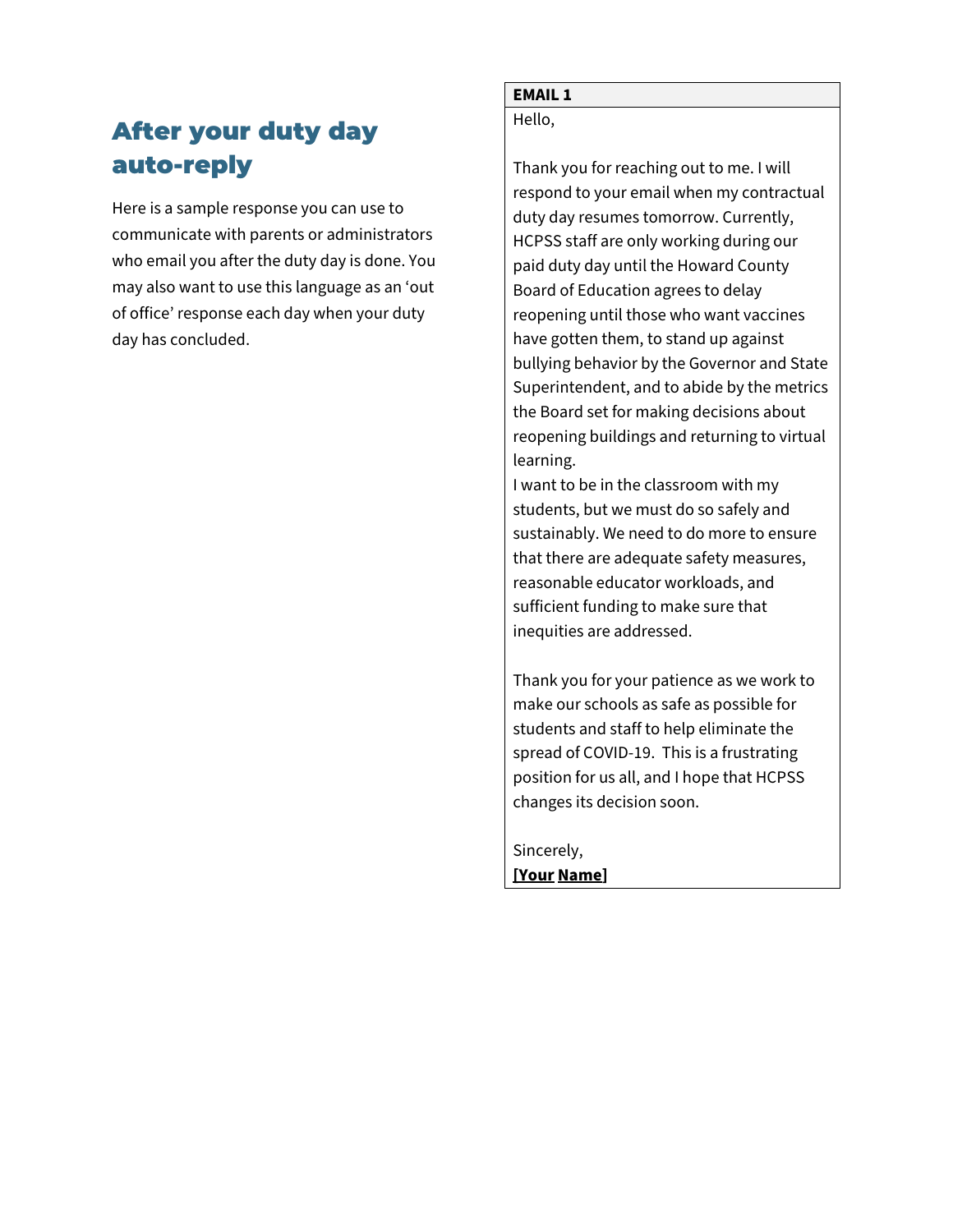# <span id="page-5-0"></span>Meeting request after hours

Here is a sample response you can use to communicate with administrators or parents who ask you to participate in voluntary unpaid meetings outside your duty day.

### **EMAIL 1** Dear **[Administrator/Parent]**,

Since HCPSS has decided to return staff and students to the buildings without a plan to keep us safe, and without ensuring most of us are vaccinated against COVID, I can only participate in meetings during my paid duty day.

We are committed to work-to-rule until the Board of Education acts responsibly by permitting educators the option to delay returning until vaccinated, ensuring a safe and healthy work environment for students and educators that are returning, standing up against bullying behavior by the Governor and State Superintendent, and abiding by the metrics the Board set for making decisions about reopening buildings and returning to virtual learning.

This is a frustrating position for us all, and I hope that HCPSS changes its decision soon.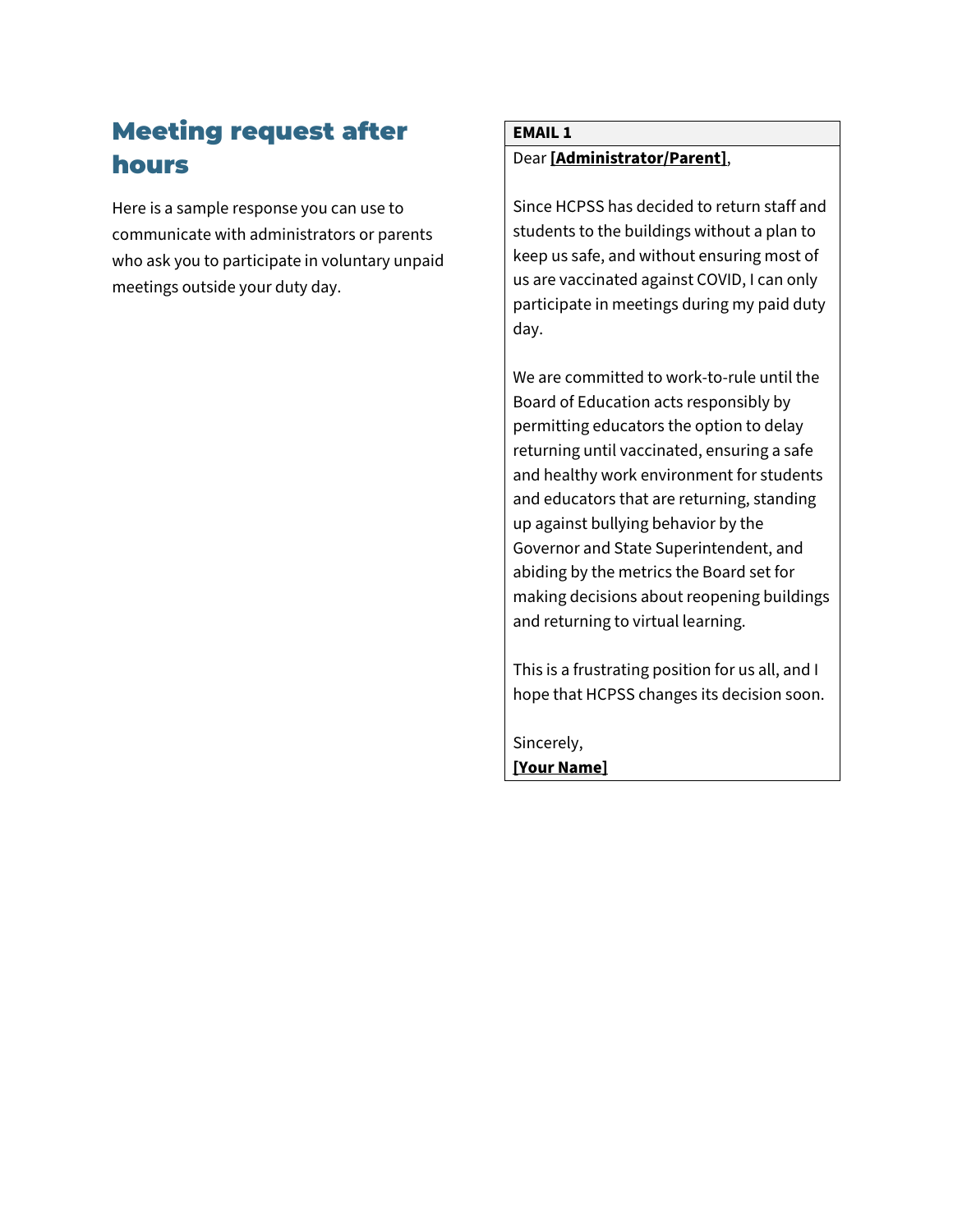# <span id="page-6-0"></span>End-of-Day Duties Remaining

Educators may need to communicate with their administrators about the work remaining after each paid duty day is done. A sample message like this helps prioritize what can and cannot be done within the time limits of the duty day, and puts that responsibility back on your administrator. Similarly, you can use it to communicate with elected Board of Education members, if HCEA asks you to do so.

#### **EMAIL 1**

#### Dear **[Administrator/BOE Member]**,

My paid duty day has ended, and I am stopping for the day. Because I had to complete **[list priority task(s) here]**, I did not have time to complete **[list lowerpriority task(s) here]**. Howard County educators recently voted to begin a work-torule action, so therefore I am no longer volunteering to complete these items after my paid duty day is done.

We are committed to work-to-rule until the Board of Education acts responsibly by permitting educators the option to delay returning until vaccinated, ensuring a safe and healthy work environment for students and educators that are returning, standing up against bullying behavior by the Governor and State Superintendent, and abiding by the metrics the Board set for making decisions about reopening buildings and returning to virtual learning.

This is a frustrating position for us all, and I hope that HCPSS changes its decision soon.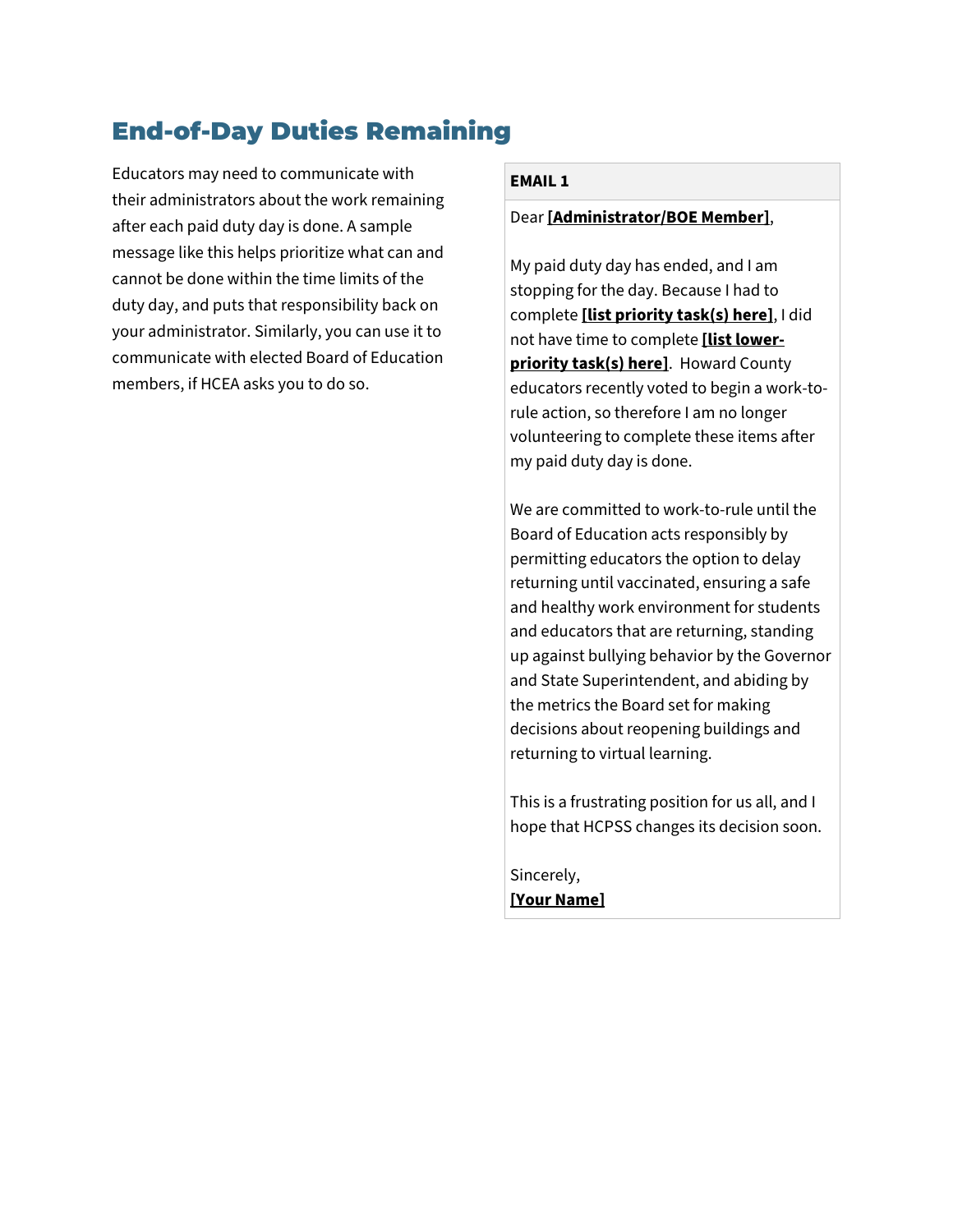## <span id="page-7-0"></span>Special Educator IEP workload

Special Educators may want to know how to navigate the legal requirements to provide services outlined in an IEP while completing all required special education paperwork, which is simply not possible within their paid duty day. Please remember the obligation to provide those services is not yours personally, but rather HCPSS' legal obligation as a local education agency under Maryland law. You may find a message like the one below helpful.

#### **EMAIL 1** Dear **[Administrator]**,

Due to the amount of paperwork related to the IEPs that are assigned to me, I have been unable to complete all of them within my duty day. It is HCPSS' responsibility to make sure that the system complies with the legal requirements of the IEPs. Howard County educators recently voted to begin a work-torule action, and therefore I am no longer volunteering to complete these items after my paid duty day is done.

We are committed to work-to-rule until the Board of Education acts responsibly by permitting educators the option to delay returning until vaccinated, ensuring a safe and healthy work environment for students and educators that are returning, standing up against bullying behavior by the Governor and State Superintendent, and abiding by the metrics the Board set for making decisions about reopening buildings and returning to virtual learning.

This is a frustrating position for us all, and I hope that HCPSS changes its decision soon.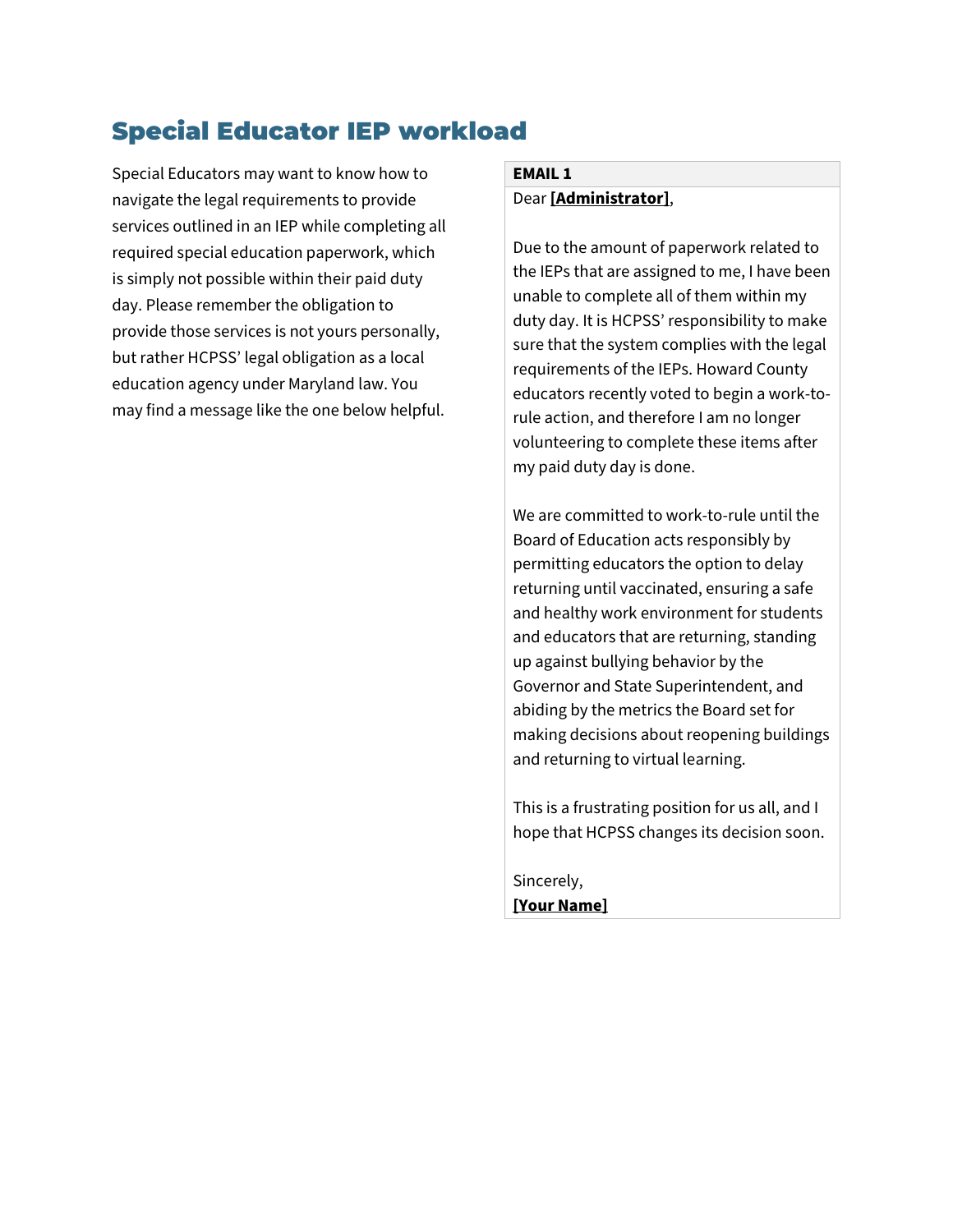## <span id="page-8-0"></span>IEP Meetings

IEP meetings cannot occur during your lunch or planning periods. They can, however, occur during PIP time or instructional time.

**During planning Time:** If you are asked to attend an IEP meeting during your lunch or planning period, you may respectfully decline. If your administrator insists that you attend the meeting, comply with their request, and contact the union immediately.

**During Instructional/PIP time:** If you are asked to attend during instructional or PIP time, utilize the collaborative PIP time language above, but your administrator must provide sub coverage if you are teaching.

### <span id="page-8-1"></span>What about Paraeducators?

IEP meetings cannot occur during your lunch or break periods, but you are otherwise required to attend IEP meetings when asked to do so.

### **Sample Email for Certificated Staff:** Dear **[Administrator]**,

I'm writing to let you know that during my scheduled PIP time on [date/time] my colleagues [include names] and I will be collaborating on [insert specific collaborative effort and connection to curriculum]. As you may know, Article 18(F)[4] of the Master Agreement provides that administrators will support teacher collaboration during PIP time, so I appreciate your adherence to the contract language by not asking me to attend IEP meetings during this window.

This is a frustrating position for us all, and I hope that HCPSS changes its decision soon.

We are committed to work-to-rule until the Board of Education acts responsibly by permitting educators the option to delay returning until vaccinated, ensuring a safe and healthy work environment for students and educators that are returning, standing up against bullying behavior by the Governor and State Superintendent, and abiding by the metrics the Board set for making decisions about reopening buildings and returning to virtual learning.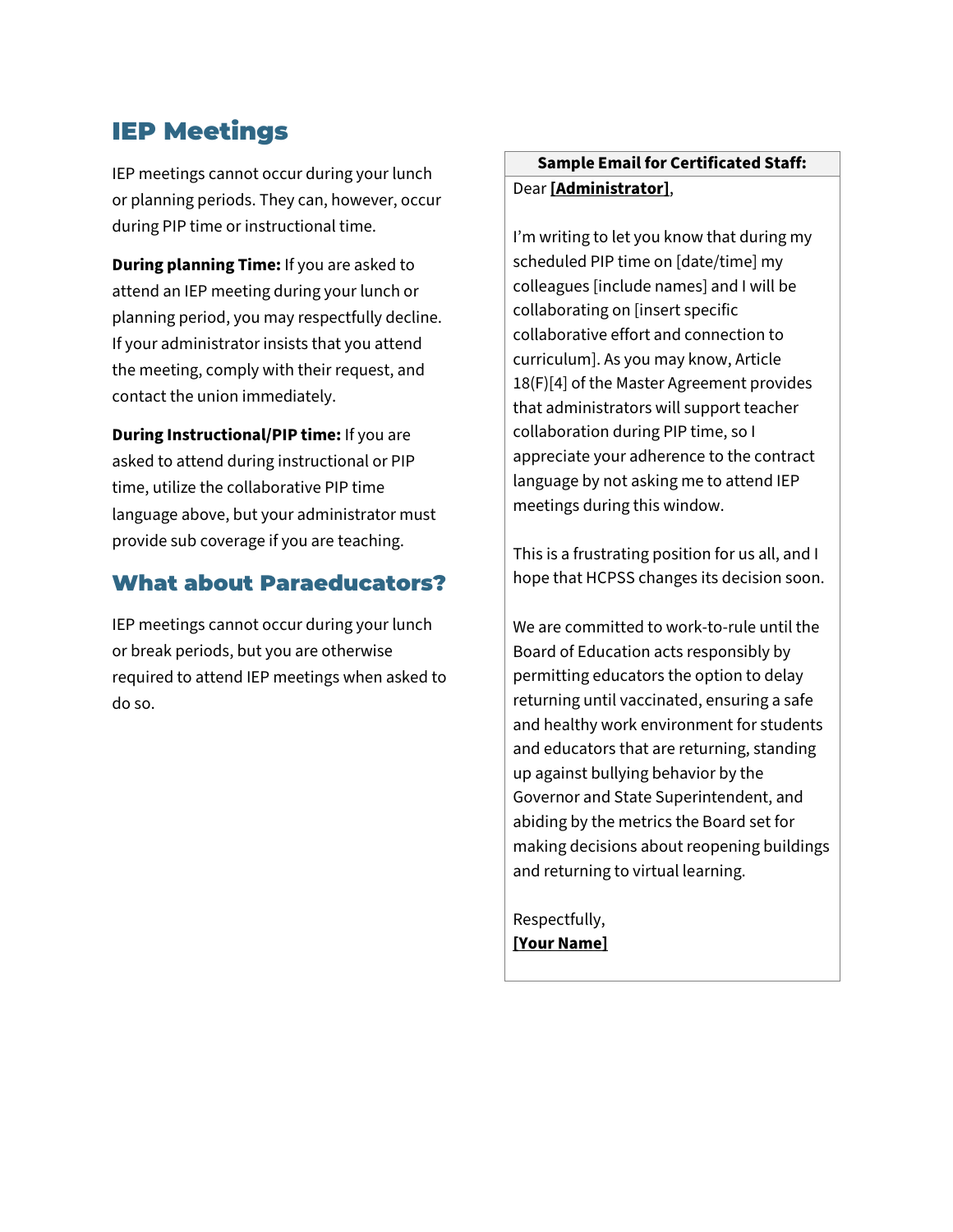### <span id="page-9-0"></span>Counselors: "Other Duties as Assigned"

Counselors are often asked to take on "additional duties as assigned" that have made it extremely difficult to meet the needs of their students during their paid duty day. Here is a sample email counselors can use to decline those additional assignments under HCEA's work-to-rule action.

#### **EMAIL 1** Dear **[Administrator]**,

Since HCPSS has decided to return staff and students to the buildings without a plan to keep us safe, and without ensuring most of us are vaccinated against COVID, I respectfully decline additional assignments that would require me to work beyond my duty day. As a counselor, I must prioritize my students' needs during my paid duty day, and there is not enough time for me to serve them while taking on additional duties, like **[insert task you are being asked to do]**.

We are committed to work-to-rule until the Board of Education acts responsibly by permitting educators the option to delay returning until vaccinated, ensuring a safe and healthy work environment for students and educators that are returning, standing up against bullying behavior by the Governor and State Superintendent, and abiding by the metrics the Board set for making decisions about reopening buildings and returning to virtual learning.

This is a frustrating position for us all, and I hope that HCPSS changes its decision soon.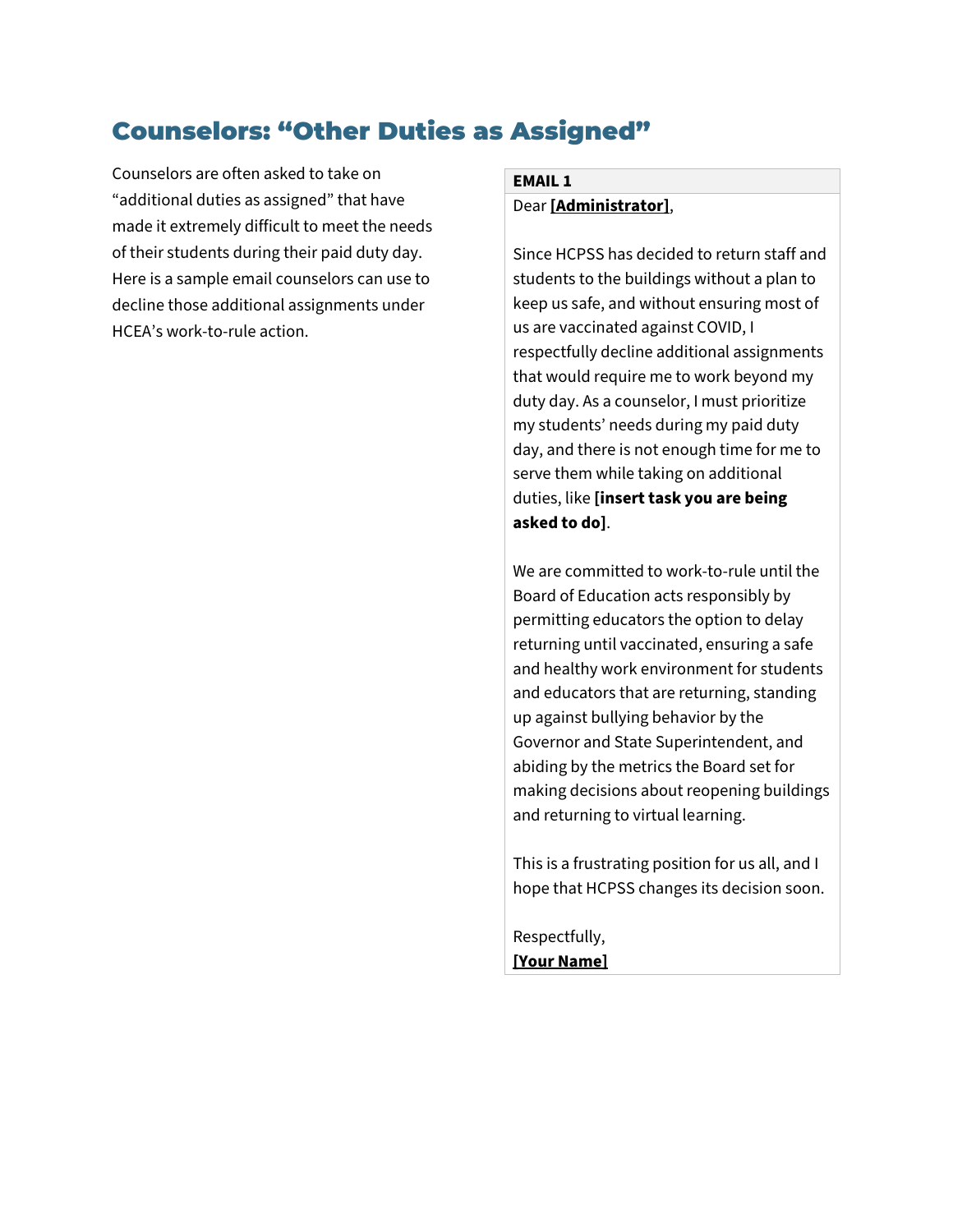## <span id="page-10-0"></span>**Secretaries**

Secretaries should prioritize your secretarial duties over requests to cover classes, to serve as lunch/recess monitors, or to perform other duties. We have provided sample language that you can utilize when asked to perform duties that you feel are outside of your core duties.

If your administrator insists that you complete the assignment, comply with the request and contact the union.

As a special note for Teachers Secretaries, under the Certificated Agreement, "Teachers' work shall have priority over administrative work."

### **EMAIL 1** Dear **[Administrator]**,

Since HCPSS has decided to return staff and students to the buildings without a plan to keep us safe. As a secretary, I must prioritize my core duties during my paid duty day. There is not enough time for me to fulfill those responsibilities while taking on other duties, such as **[insert task you are being asked to do]**. How would you like me to proceed?

We are committed to work-to-rule until the Board of Education acts responsibly by permitting staff the option to delay returning until vaccinated, ensuring a safe and healthy work environment for students and educators that are returning, standing up against bullying behavior by the Governor and State Superintendent, and abiding by the metrics the Board set for making decisions about reopening buildings and returning to virtual learning.

This is a frustrating position for us all, and I hope that HCPSS changes its decision soon.